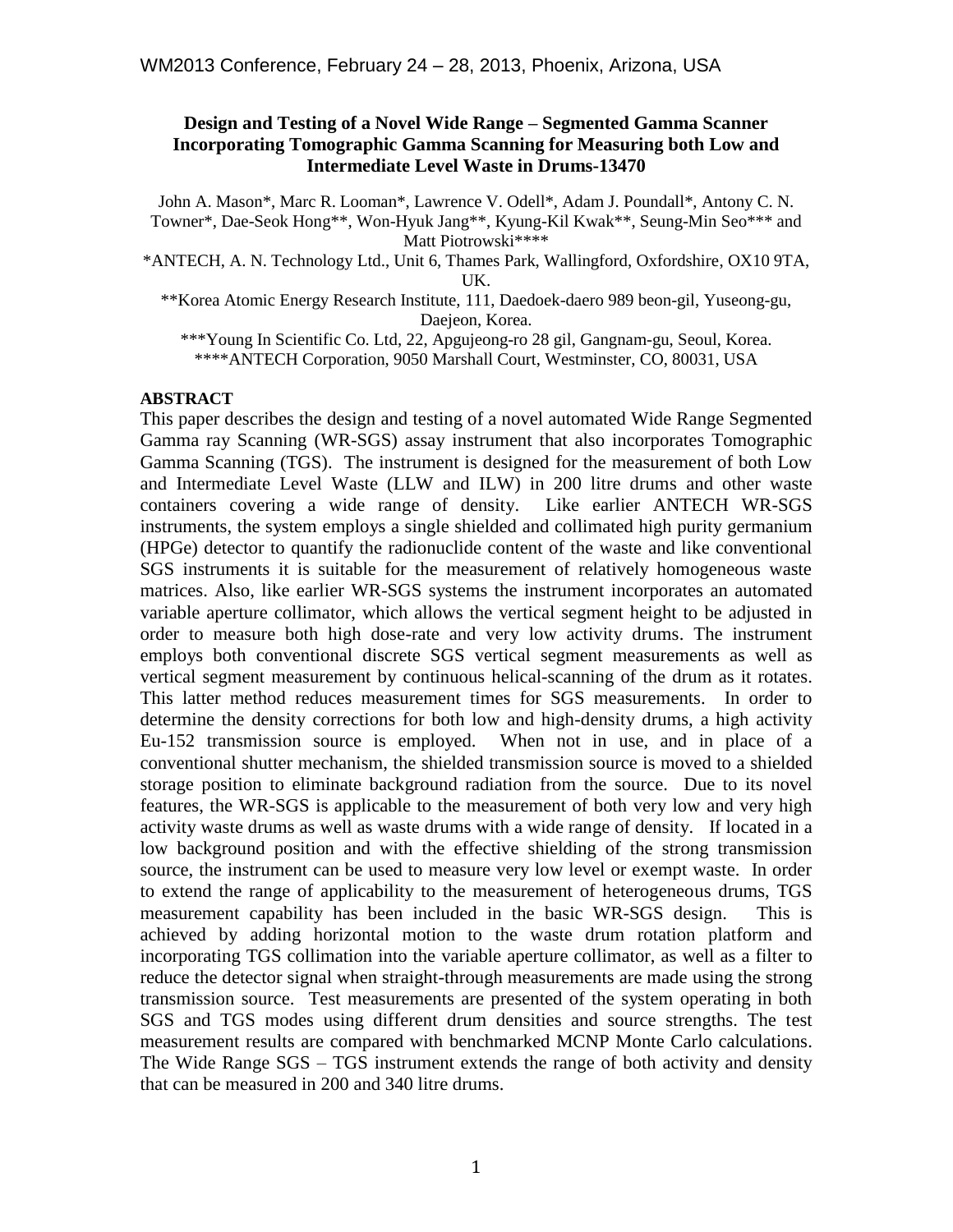# **INTRODUCTION**

The Wide Range Segmented Gamma Scanner (WR-SGS) has been developed by ANTECH in response to the requirement for a drum waste assay system that is applicable to a wide range of measurement requirements. These include the ability to measure drums with both low and high activity, low and high-density and in the present case homogeneous and inhomogeneous matrices. An earlier version of the WR-SGS was developed to satisfy the first two requirements [1, 2]. Operation of the SGS is also based on the original development work performed at the Los Alamos National Laboratory by Martin, Jones and Parker [3].

The instrument described in the present paper represents a further extension of this technology to include Tomographic Gamma Scanning (TGS) capability [4] for measuring drums with inhomogeneous matrices. Additional features including an automated filter and automation of the detector – drum separation in order to extend the high dose-rate measurement capability of the instrument. The unit is also designed to handle and measure drums of different sizes from 200 litres (55 US gallons) to 340 litres (85 US gallon over pack). Figure 1 is an engineering drawing of the instrument showing the input and output roller conveyors and the location of the instrument rack. Finally the instrument, which has been designated the ANTECH model G3250-3850-340, incorporates additional drum handling features to accommodate drums which are loaded and unloaded on conveyors that arrive at right angles to the drum axis of motion.



Figure 1. Engineering drawing of the WR-SGS-TGS showing the location of the control instrumentation rack and the position of the input (right side) and output (left side) drum roller conveyors.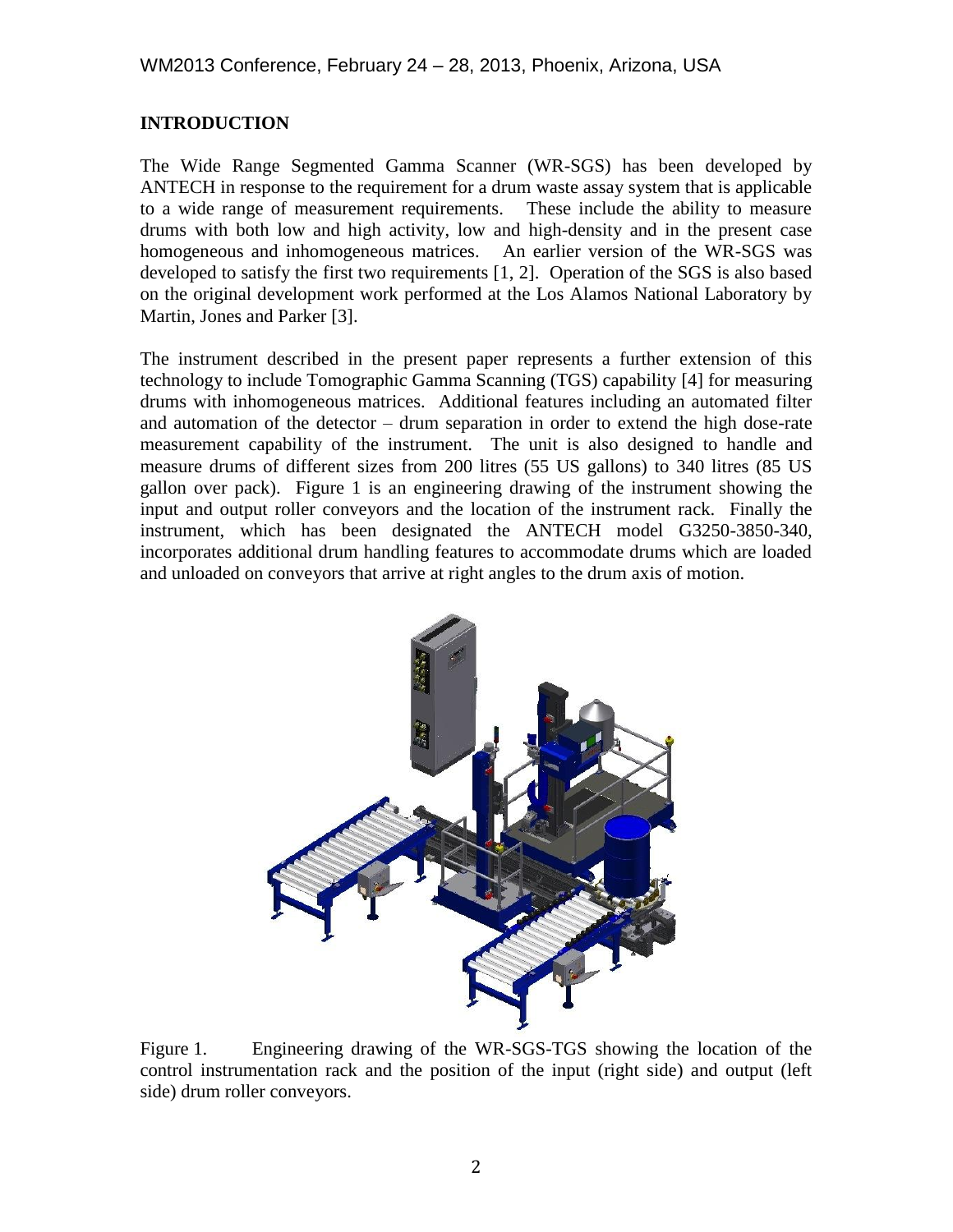# WM2013 Conference, February 24 – 28, 2013, Phoenix, Arizona, USA

Preliminary performance data is presented based on the use of point sources during commissioning and factory testing. The results have been modeled using the MCNP Monte Carlo Code [5]. The modeling has also been used to generate conversion factors from a point source to a distributed source to assist in the interpretation of the SGS measurement results.

### **DESIGN FEATURES OF THE WIDE RANGE SGS WITH TGS**

#### **Variable Aperture Collimator**

The Variable Aperture Collimator (VAC) has been described in detail elsewhere [1, 2]. The VAC has been re-designed as part of the present project to reduce manufacturing costs and to incorporate TGS measurement capability. Figure 2 is a three dimensional diagrammatic representation of the VAC showing the HPGe detector lead shield to the rear. The VAC consists of two horizontal tungsten plates, which move closer together or further apart under motor control to change the size of the aperture opening. On either side of the horizontal tungsten plates (which move) are fixed tungsten plates in a "V shaped" orientation creating the SGS collimator.



Figure 2. Engineering drawing of the redesigned Variable Aperture Collimator (VAC). Note that the HPGe detector lead shield is shown to the right of the drawing.

Typically, three VAC openings are employed in routine operation: 70 mm, 14 mm and 3.5 mm, corresponding to 100%, 20% and 5% of full opening. A separate calibration is required for each VAC aperture setting or opening. A feature of this technology is that it is possible to use different VAC aperture settings for transmission and emission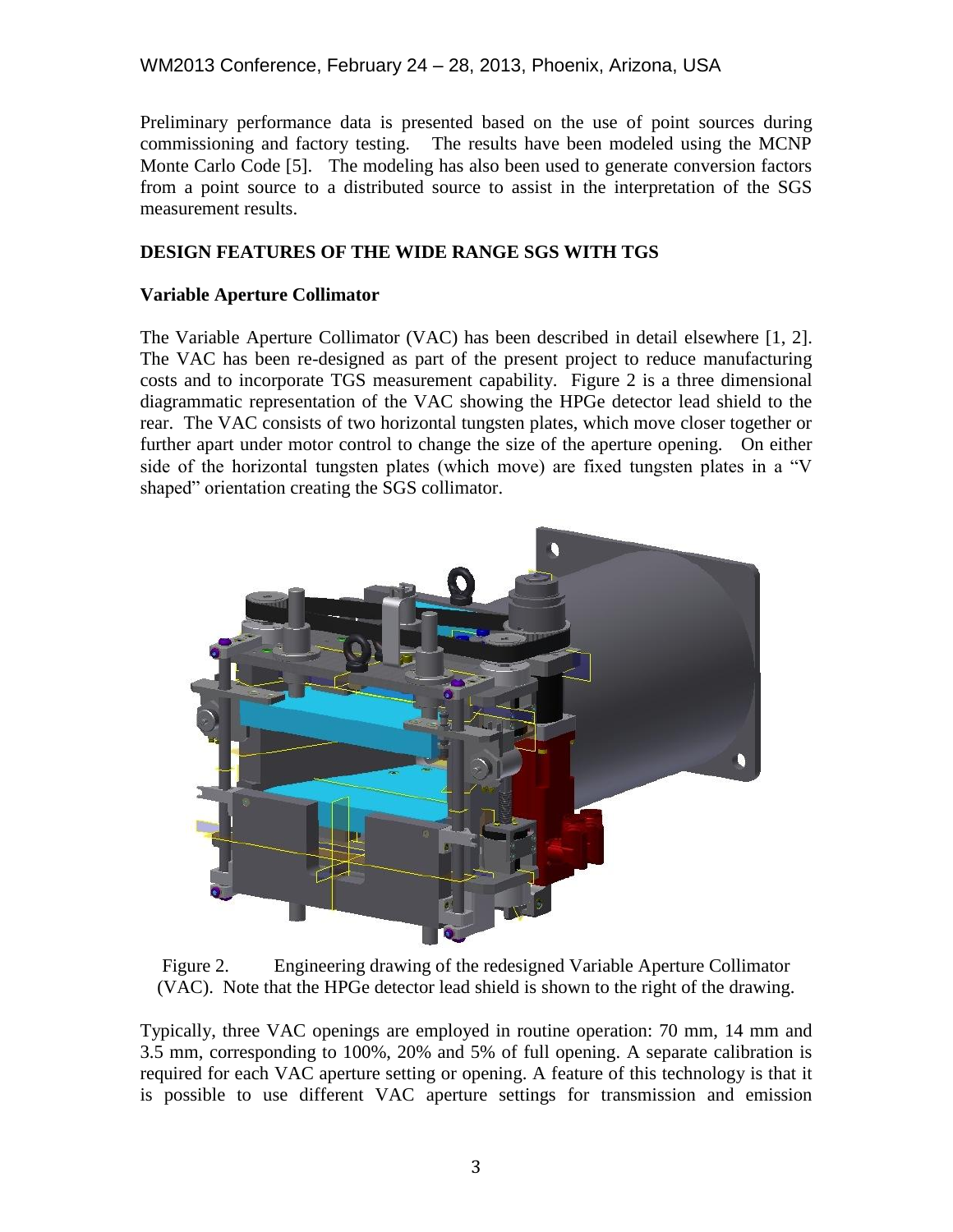measurements. For example, a low-density drum can be measured with a strong transmission source using the 3.5 mm aperture and the emission measurement, where the drum activity is low, can be made with the 70 mm aperture. Alternatively, for very active drums, both transmission and emission measurements can be made with a smaller aperture. The ability to employ different aperture openings for different measurements extends the range of drum density and drum activity to which the instrument is applicable. Although for SGS measurements the instrument is normally operated in two-pass mode (separate transmission and emission measurements) it can also operate in one-pass mode (with a single combined transmission and emission measurement, where appropriate). In this case a single VAC opening is used for both transmission and emission data acquisition during a single scan.



Figure 3. Photograph of the updated Variable Aperture Collimator (VAC). Note that the TGS front aperture plate can be seen in the "storage position" below the SGS aperture, which is in the 70 mm 100% open position. To the left of the SGS aperture is the shielded Geiger Muller dose-rate detector, which is used during the pre-scan measurement.

# **Pre-Scanning - Geiger Muller Dose-Rate Detector and Weigh Scale**

Prior to the SGS or TGS measurement, the drum density is determined using the weigh scale (load cell), which is incorporated into the drum rotation mechanism. The overall drum activity is determined using the dose-rate probe during a pre-scan measurement of the drum. This pre-scan information is then used to choose appropriate VAC apertures for the transmission and emission measurements, as well as the detector distance from the drum and whether or not to deploy the filter (which is described below). The shielded Geiger Muller dose-rate probe can be seen to the left in Figure 3, where it is mounted on the HPGe detector platform next to the VAC.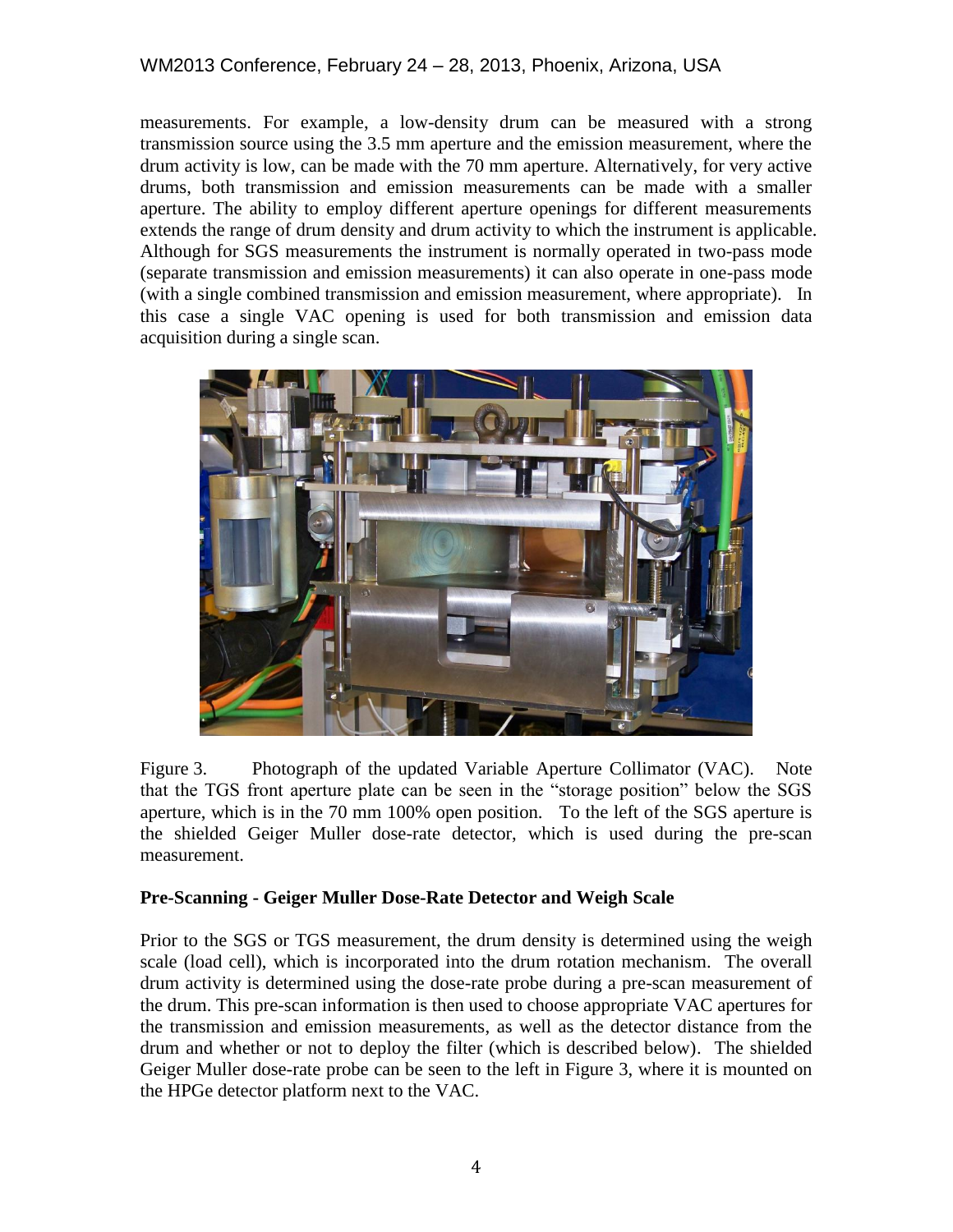### **Shielded Transmission Source Safe**

It is necessary to eliminate background radiation arising from the transmission source in order to make low activity measurements with the lowest possible background. This is often a problem with SGS measurements where, as in the present case, a strong transmission source (740 MBq or 20 mCi of Eu-152) is required to measure drums of higher density. Even with the use of a conventional shutter mechanism a strong transmission source will still make a significant contribution to the radiation background with the shutter closed. In order to overcome this problem on the present instrument and the earlier ANTECH WR-SGS instruments, when the source is not in use it is removed to a lead and tungsten shielded storage position. Using MCNP calculations, the source safe has been designed in such a way that the HPGe detector does not detect any 1408 keV gamma rays from the Eu-152 transmission source. As a result of this feature, the WR-SGS, if located in a low radiation background area, can be used to measure very low activity drums and samples. Minimum Detectable Activities (MDA), as a function of density for an equivalent SGS instrument, were reported earlier [1].



Figure 4. Tungsten shielded transmission source descending into the transmission source safe.

# **Helical Scanning for SGS**

For SGS measurements the instrument can operate in conventional fixed-segment mode or in helical scanning mode for both emission and transmission measurements. In helical scanning mode the segment size is determined by a combination of the VAC aperture, the speed of scanning, and the data acquisition or data grab time for each spectrum measurement. As with conventional SGS operation, each segment must correspond to a number of complete drum revolutions; typically this is two, four or more revolutions per helical scanned segment, although the number of revolutions per segment is an adjustable parameter. The helical scanning process produces results, which are entirely equivalent to those obtained from fixed-segment mode scanning. It does, however, have the advantage of a reduced measurement time as data is acquired while the detector is in motion. For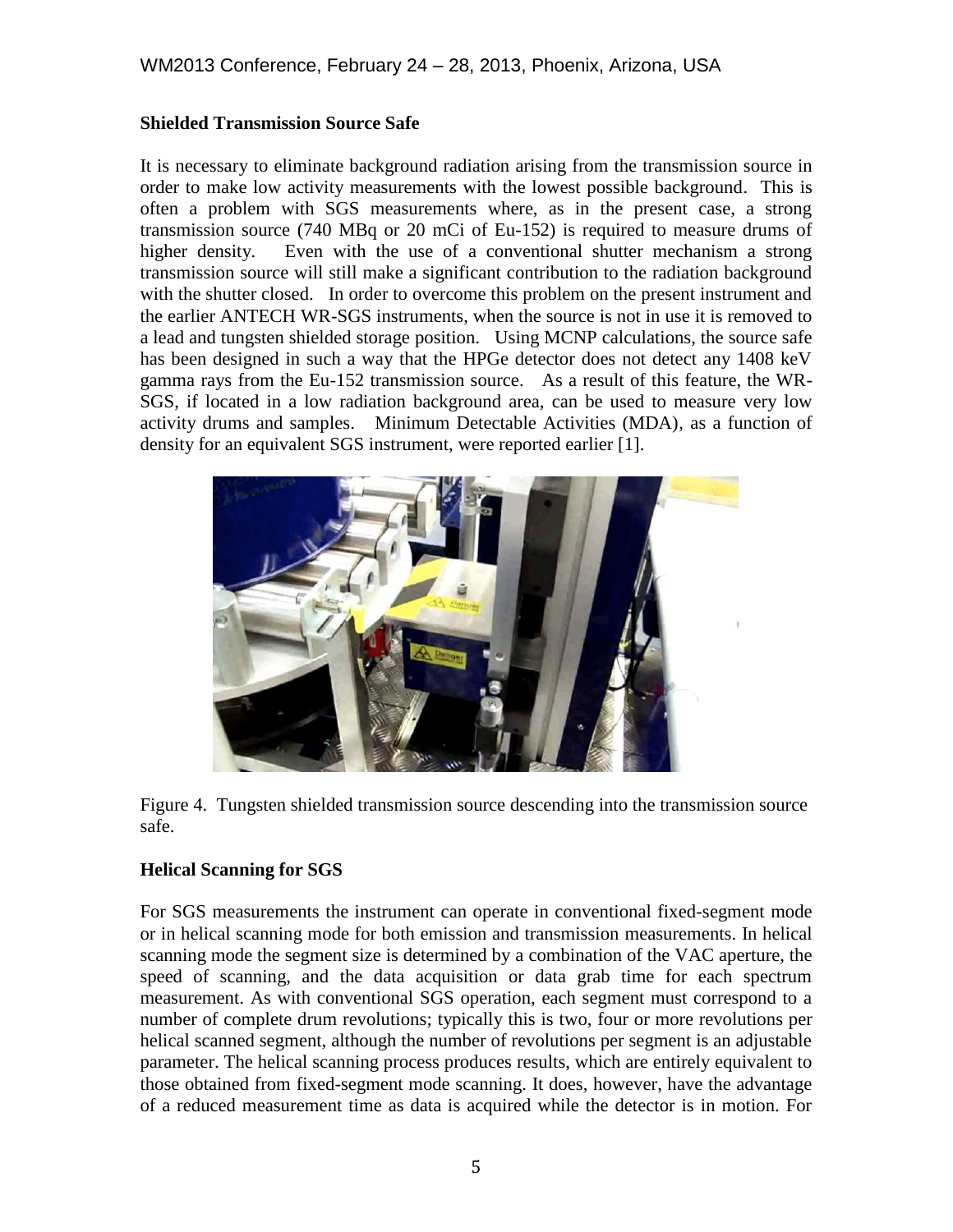successful helical scanning attention must be paid to ensure that micro-phonic noise in the detector is minimised. Note that helical scanning is not used in TGS mode.

### **Automated Filter**

A motorized tungsten filter of thickness 1 cm has been included immediately to the rear of the VAC and in front of the front face of the HPGe detector. The operator can control its use or it can be automatically deployed as a result of the dose-rate information obtained during the pre-scam of the drum.

#### **Automated Detector Positioning**

Earlier WR-SGS instruments permitted the manual horizontal movement of the detector platform so that the separation between the detector and the surface of the drum could be adjusted. This feature was useful to reduce the dose-rate experienced by the detector and hence the detector dead time. The movement has been automated with a motor in the present instrument. The operator can adjust the position of the detector or it can be automatically set as a result of the dose-rate information obtained during the pre-scam of the drum. A total range of movement of 600 mm is available. In the present instrument a total of three separate features are available to reduce the dose-rate seen by the detector and allow the instrument to measure very high activity drums. The features include the VAC, the automated filter and finally the adjustable detector – drum separation.

### **Multiple Drum Sizes and Fully Automated Drum Loading/Unloading**

The WR-SGS-TGS is also designed to handle and measure drums of different sizes from 200 litres (55 US gallons) to 340 litres (85 US gallon over pack). Drum guides on the input conveyor are positioned manually to center drums of the different sizes before they are transferred automatically on to the drum rotation platform, which moves the drums to and from the measurement position. These guides can be seen in Figure 5 on the right hand end of the input conveyor in the foreground.

Advanced drum handling has been included in the model G3250-3850-340 Wide Range SGS-TGS. The system incorporates automated input and output roller conveyors, which can be loaded manually (for example with a drum lifter) or automatically by means of other automated conveyors. The drum rotation platform, which incorporates parasitically driven rollers, moves on a slide system between the input and output conveyors and through the drum measurement position. It also incorporates an internal slide mechanism so the when in the appropriate positions, it can couple to and be parasitically driven by either the input roller conveyor or the output roller conveyor. The drum rotation platform rotates the drums during SGS measurements and both rotates (through 2.5 revolutions) and translates the drums (through a drum radius) during TGS measurements.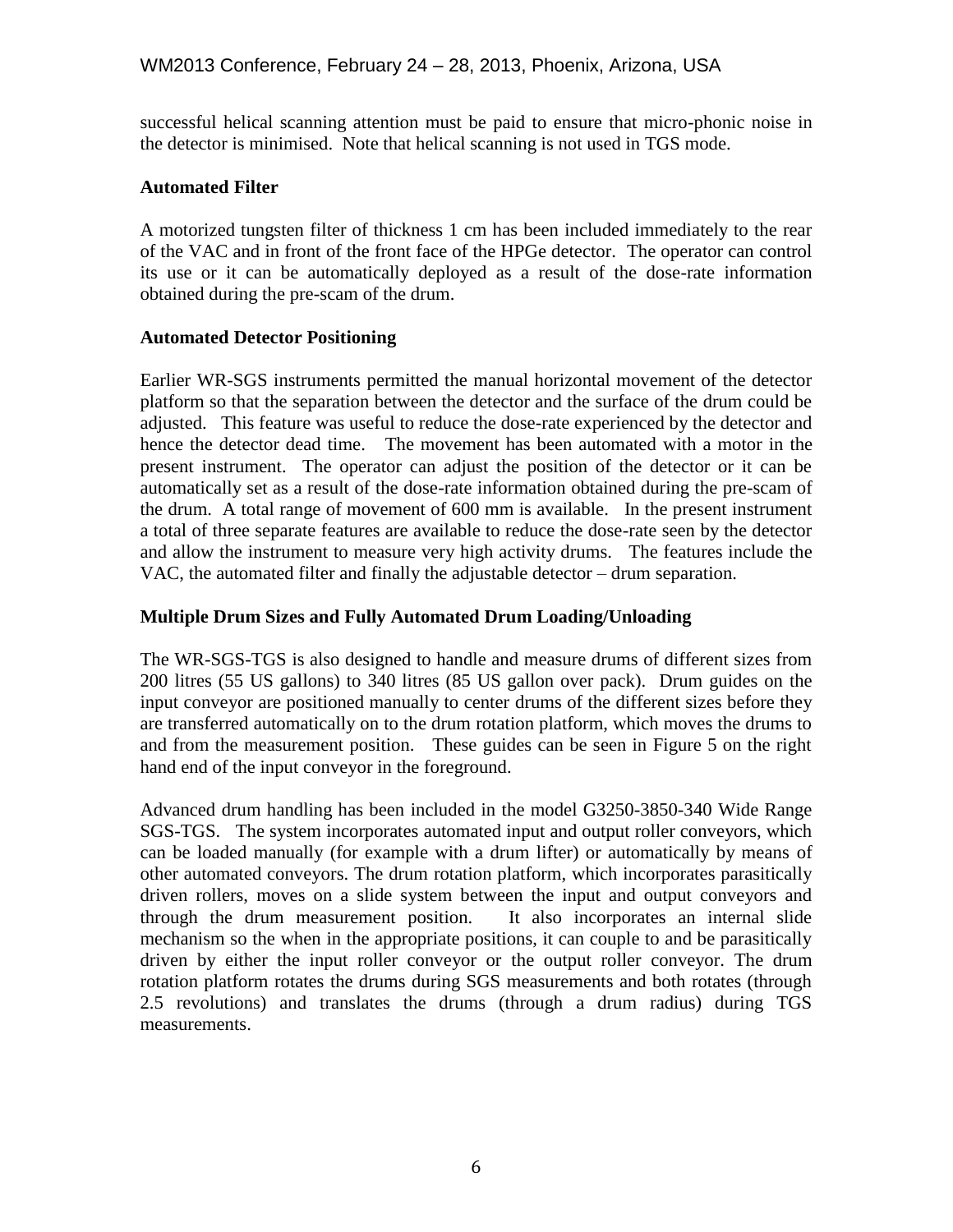# **Tomographic Gamma Scanning (TGS)**

Typically most waste drums requiring measurement and assay have matrices that are relatively homogeneous and the measurement errors that arise from SGS measurements fall within acceptable limits. Unfortunately, drums with significant matrix inhomogeneity of either density (absorber) distribution or activity distribution cannot be accurately measured by the SGS method, as very large errors will arise. The TGS capability has been incorporated into the WR-SGS in order to measure the small population of drums with significantly inhomogeneous matrices.

The TGS measurement method has been described in detail elsewhere [4]. TGS measurements are always made in two-pass mode. TGS has lower sensitivity and takes longer than SGS measurements. It has the advantage that maps or images are generated of both the drum density (absorber) distribution and activity distribution. In order to implement TGS measurements, three additional components need to be added to the WR-SGS. These include simultaneous drum rotation and horizontal translation, TGS detector collimation and finally the appropriate TGS analysis software. The TGS collimator is implemented as a movable TGS tungsten front aperture plate, which can be deployed without the use of a separate motor and retained in position for the TGS measurement using shot bolts. The TGS has a fixed size aperture resulting in a fixed segment height of 70 mm. The TGS front aperture plate can be seen (not deployed) in Figure 3.



Figure 5. This is a photograph of the model G3250-3850-340 Wide Range SGS-TGS taken part way through a measurement during the FAT. Note that a drum is in the measurement position on the drum rotation platform. The transmission source is deployed and can be seen immediately to the left of the drum just above the mid-height. Another drum (from the previous measurement) is located on the output roller conveyor. The drum centering guides can be seen on the input roller conveyor in the foreground.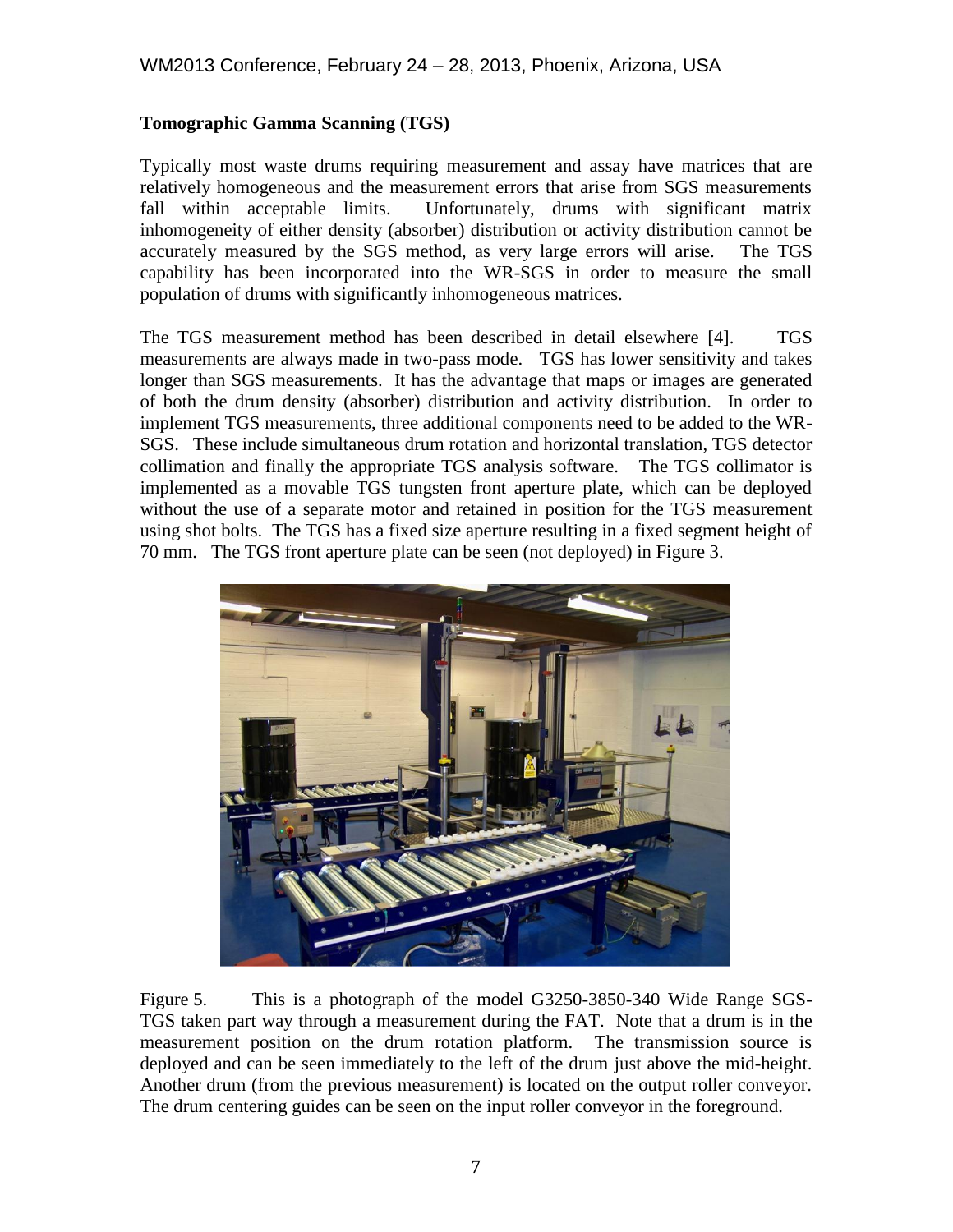# **MONTE CARLO SIMULATIONS**

As with an earlier WR-SGS instruments [1], this instrument has been calibrated and its performance assessed using point sources. In reality, Segmented Gamma Scanners are designed to measure distributed sources. In order to validate the use of point sources for calibration and testing, the point source measurements have been simulated using the MCNP code [5]. This process involves simulating not only the geometry and position of the point sources but also the collimator shield and the detector crystal. The experimental and simulated efficiency data is obtained and generated by dividing the measured net peak area of the gamma ray peak by the number of photons emitted per second for each peak. Four calibration and test drums have been constructed with re-entrant tubes for source location. The drums contain void, sawdust (nominal density 0.169), gel - a polyacrylamide compound with water (nominal density 1.042) and sand (nominal density 1.532).

In order to confirm that the simulated data is correct a comparison between measured and simulated data for point source detection efficiency measurements is presented in Table 1. Although the efficiency data in Table 1 was obtained during SGS scans, the data has not been analysed using the SGS algorithms. That is because these algorithms assume that the source is distributed and these point sources violate that assumption. The data has been analysed as a far field measurement of the point sources. The simulated data models this far field measurement geometry for point sources.

Table I. The table presents the measured and simulated average detection efficiencies for point source measurements performed in three different matrix drums containing sawdust, a gel and sand, each with re-entrant tubes for source deployment. The point source with source Reference Activity, *Aref*, is placed at mid-height of the layer of interest in one of the 3-matrix drums and at the indicated radial position  $(0, \frac{2}{3}R$  and R). The tabulated errors are all for 2 sigma uncertainty [6]. The ratio between the simulated and experimental efficiencies is presented. A significant contribution to the measurement uncertainty is the 3% source calibration error. The symbol  $w_E$  designates the collimator opening used during the emission scan.

|         |               |               | <b>Source</b> |                                           |              |              | <b>Simulated Efficiency</b><br>$\epsilon_{\textit{Sim}}$ | <b>Experimental</b><br>Efficiency $\varepsilon_{Exp}$ |              | $\mathcal{E}_{Sim} / \mathcal{E}_{Exp}$ |      |
|---------|---------------|---------------|---------------|-------------------------------------------|--------------|--------------|----------------------------------------------------------|-------------------------------------------------------|--------------|-----------------------------------------|------|
| ID      | <b>Matrix</b> | $W_F$<br>(mm) | Nuc.          | Ref.<br><b>Activity</b><br>$A_{ref}$ (Bq) | Pos.         | <b>Value</b> | Error                                                    | <b>Value</b>                                          | <b>Error</b> | Val.                                    | Err. |
| 5234567 | Sawdust       | 70            | $Cs-137$      | $7.86E + 05$                              | $\Omega$     | 2.10E-05     | 5.26E-09                                                 | 2.05E-05                                              | 6.37E-07     | 1.02                                    | 0.03 |
| 6234567 | Sawdust       | 70            | Eu-152        | $7.67E + 0.5$                             | $^{2}/_{3}R$ | 1.44E-05     | 4.36E-09                                                 | 1.32E-05                                              | 4.03E-07     | 1.09                                    | 0.03 |
| 7234567 | Sawdust       | 70            | $Cs-137$      | $7.86E + 05$                              | $\mathbb{R}$ | 2.17E-05     | 5.31E-09                                                 | 2.09E-05                                              | 6.44E-07     | 1.04                                    | 0.03 |
| 2234567 | Sawdust       | 14            | $Co-60$       | $3.53E+07$                                | $\Omega$     | 1.33E-06     | 1.34E-09                                                 | 1.30E-06                                              | 3.92E-08     | 1.02                                    | 0.03 |
| 8234567 | Gel           | 70            | $Cs-137$      | $7.86E + 05$                              | $^{2}/_{3}R$ | 6.46E-06     | 2.92E-09                                                 | 6.39E-06                                              | 2.10E-07     | 1.01                                    | 0.03 |
| 9234567 | Gel           | 14            | $Co-60$       | $3.53E+07$                                | $\Omega$     | 3.18E-07     | $6.55E-10$                                               | 3.54E-07                                              | 1.08E-08     | 0.90                                    | 0.03 |
| 1334567 | Sand          | 70            | $Cs-137$      | $7.86E+05$                                | R            | 8.94E-06     | 3.39E-09                                                 | 8.35E-06                                              | 2.70E-07     | 1.07                                    | 0.03 |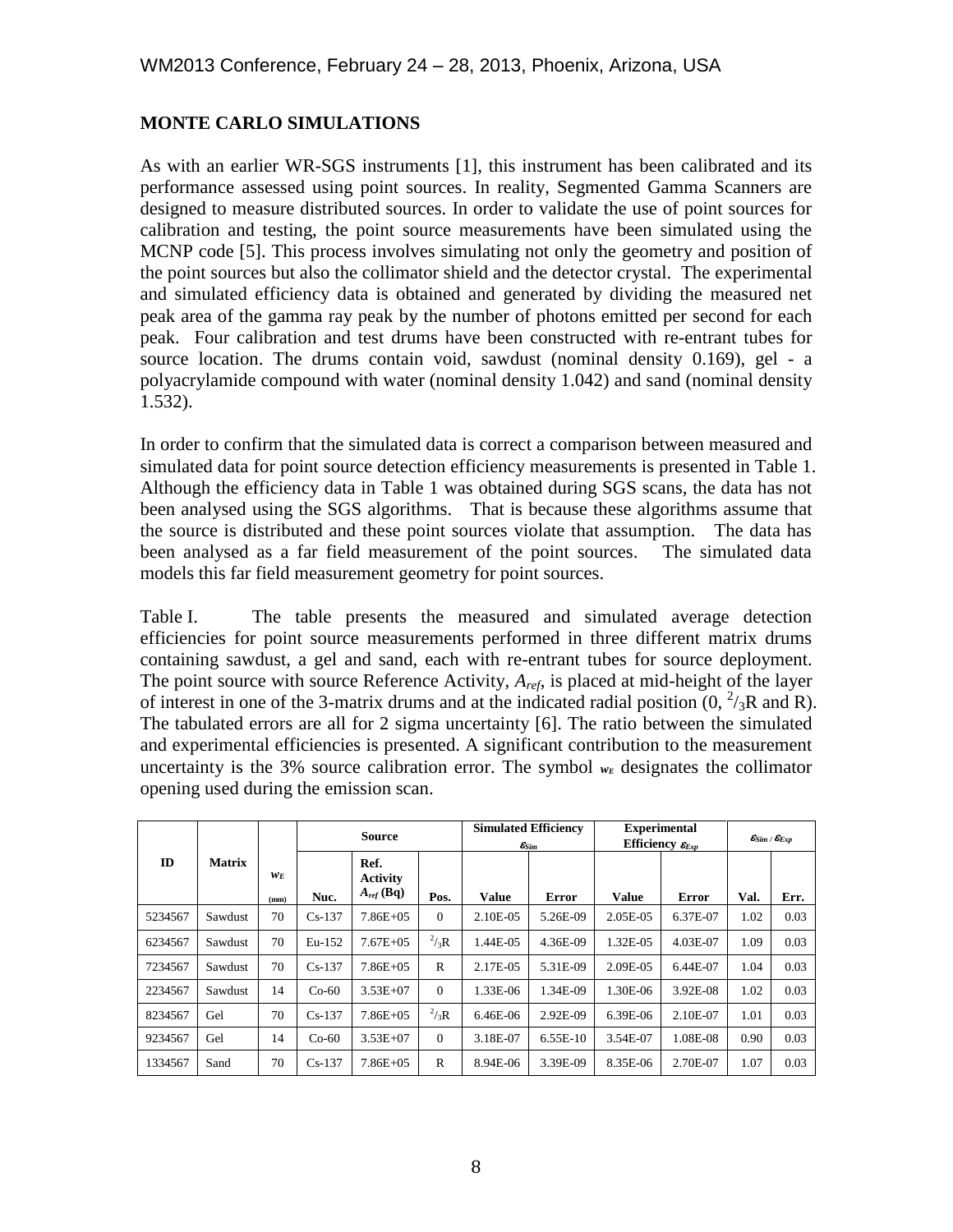#### WM2013 Conference, February 24 – 28, 2013, Phoenix, Arizona, USA

The measured and simulated data is in good agreement, with the exception of measurement No. 3234567, where it is suspected that the drum was under-scanned as a result of too few drum rotations per segment. This effect was not captured in the MCNP modelling. The data in Table I validates the use of MCNP modelling to simulate drum measurements.

MCNP has also been employed to simulate the detector efficiency for drum scanning in a variety of test drums (matrices), point source positions and collimator aperture openings as shown in Figures 6 and 7.



Figure 6. Simulation of the scanning of the sand matrix drum with Co-60 source at the center, and 3.5 mm collimator aperture, 8 segments, segment height 101.25 mm, 8 drum rotations per segment.



Figure 7. Simulation of the scanning of the sand matrix drum with Cs-137 source at the drum radius, and 70 mm collimator aperture, 8 segments, segment height 101.25 mm, 6 drum rotations per segment.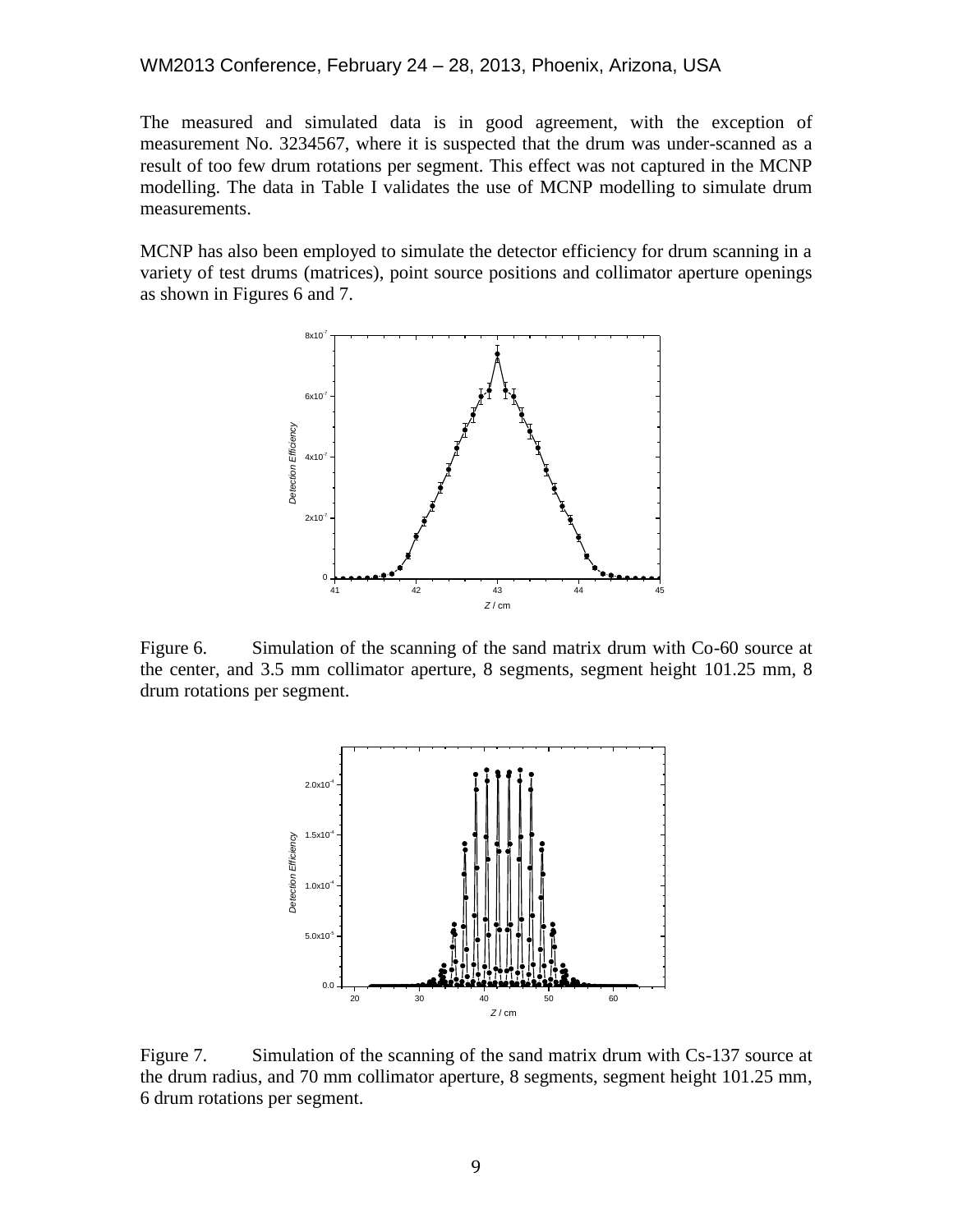Figure 6 displays the detection efficiency result of an MCNP simulation of the central part of the scan of a sand drum with a Co-60 source placed at the center at a height of 43 cm. The scan uses 8 segments, each with a size of 10.1 cm. For a source at the center (or the more realistic case of a distributed source) the number of rotations of the drum is not as important as it would be for a source on the periphery of the drum. Figure 7 is a similar plot for a Cs-137 point source placed at the periphery of a sand filled drum. It is interesting to note that when the source is on the opposite side of the drum to the detector the signal drops to zero. The collimator aperture is 70 mm (fully open).

# **SEGMENTED GAMMA SCANNER MEASUREMENTS OF SIMULATED MATRICES**

SGS measurements have been performed using Cs-137 and Co-60 point sources placed in drums of different density. These point sources with known and different reference activities, *Aref*, were positioned in one of the three re-entrant source tubes located at the following radial positions: centre (0), two-thirds of radius  $({}^2/3R)$  or full radius (R) within the three test drums with different density matrices. The results are presented in Table II.

In order to compare point sources measurements with the results of SGS measurements (which assume distributed sources), the apparent activity or "Corrected Activity" of a distributed or volume source that produces the same response in the detector as the point source is calculated. In the table the ratio of the Corrected Activity *Acor*, to the Reference Activity *Aref* is presented. The values fall within the expected errors, especially when considering that the off centre source positions represent a significant heterogeneity of source distribution. The errors are also larger where the collimator aperture is smaller (14 mm and 3.5 mm) and where the effects of under-scanning and gamma ray contributions through the collimator shielding are more significant.

Table II. Data is presented from preliminary SGS measurements performed as part of Factory Acceptance Testing of the WR-SGS-TGS with three different matrix drums and Cs-137 and Co-60 point sources. The factor  $C_{PV}$  is used to calculate the apparent activity of a volume source resulting in the same detector response as a point source placed at a given radial position. After applying the correction factor the Corrected Activity, *Acor*, is obtained. The Corrected Activity is compared to the Reference Activity.

| Sand ( $\rho = 1.53$ g.cm <sup>-3</sup> ) |               |          |                                           |        |               |                                        |              |          |                |                                 |       |
|-------------------------------------------|---------------|----------|-------------------------------------------|--------|---------------|----------------------------------------|--------------|----------|----------------|---------------------------------|-------|
|                                           | <b>Source</b> |          |                                           | Set-up |               | <b>Experimental</b><br>Activity $(Bq)$ |              |          |                | $A_{\text{cor}}/A_{\text{ref}}$ |       |
| ID                                        | Nuc.          | Pos.     | Ref.<br><b>Activity</b><br>$A_{ref}$ (Bq) | P      | $W_F$<br>(mm) | <b>Value</b>                           | Error        | $C_{PV}$ | $A_{cor}$ (Bq) | <b>Value</b>                    | Error |
| 1274567                                   | $Cs-137$      | $\Omega$ | $7.86E + 0.5$                             | F      | 70            | $1.66E + 05$                           | $4.13E + 03$ | 4.59     | $7.63E + 0.5$  | 0.97                            | 0.05  |
| 1284567                                   | $Cs-137$      | 2/3R     | $7.86E + 0.5$                             | F      | 70            | $5.79E + 0.5$                          | $1.18E + 04$ | 1.28     | $7.43E + 0.5$  | 0.94                            | 0.05  |
| 1284567Long                               | $Cs-137$      | 2/3R     | $7.86E + 0.5$                             | F      | 70            | $6.03E + 0.5$                          | $8.57E + 03$ | 1.28     | $7.74E + 0.5$  | 0.98                            | 0.04  |
| 1334567                                   | $Cs-137$      | R        | $7.86E + 0.5$                             | F      | 70            | $1.11E + 06$                           | $1.32E + 04$ | 0.62     | $6.86E + 0.5$  | 0.87                            | 0.04  |
| 1334567 01                                | $Cs-137$      | R        | $7.86E + 0.5$                             | F      | 70            | $1.07E + 06$                           | $1.57E + 04$ | 0.62     | $6.61E + 0.5$  | 0.84                            | 0.04  |
| 1334567 02                                | $Cs-137$      | R        | $7.86E + 0.5$                             | F      | 70            | $1.08E + 06$                           | $1.65E + 04$ | 0.62     | $6.67E + 0.5$  | 0.85                            | 0.05  |
| 1334567 03                                | $Cs-137$      | R        | $7.86E + 0.5$                             | F      | 70            | $1.11E + 06$                           | $1.64E + 04$ | 0.62     | $6.86E + 0.5$  | 0.87                            | 0.04  |
| 1934567                                   | $Cs-137$      | R        | $7.86E + 0.5$                             | F      | 70            | $1.12E + 06$                           | $1.04E + 04$ | 0.62     | $6.92E + 0.5$  | 0.88                            | 0.04  |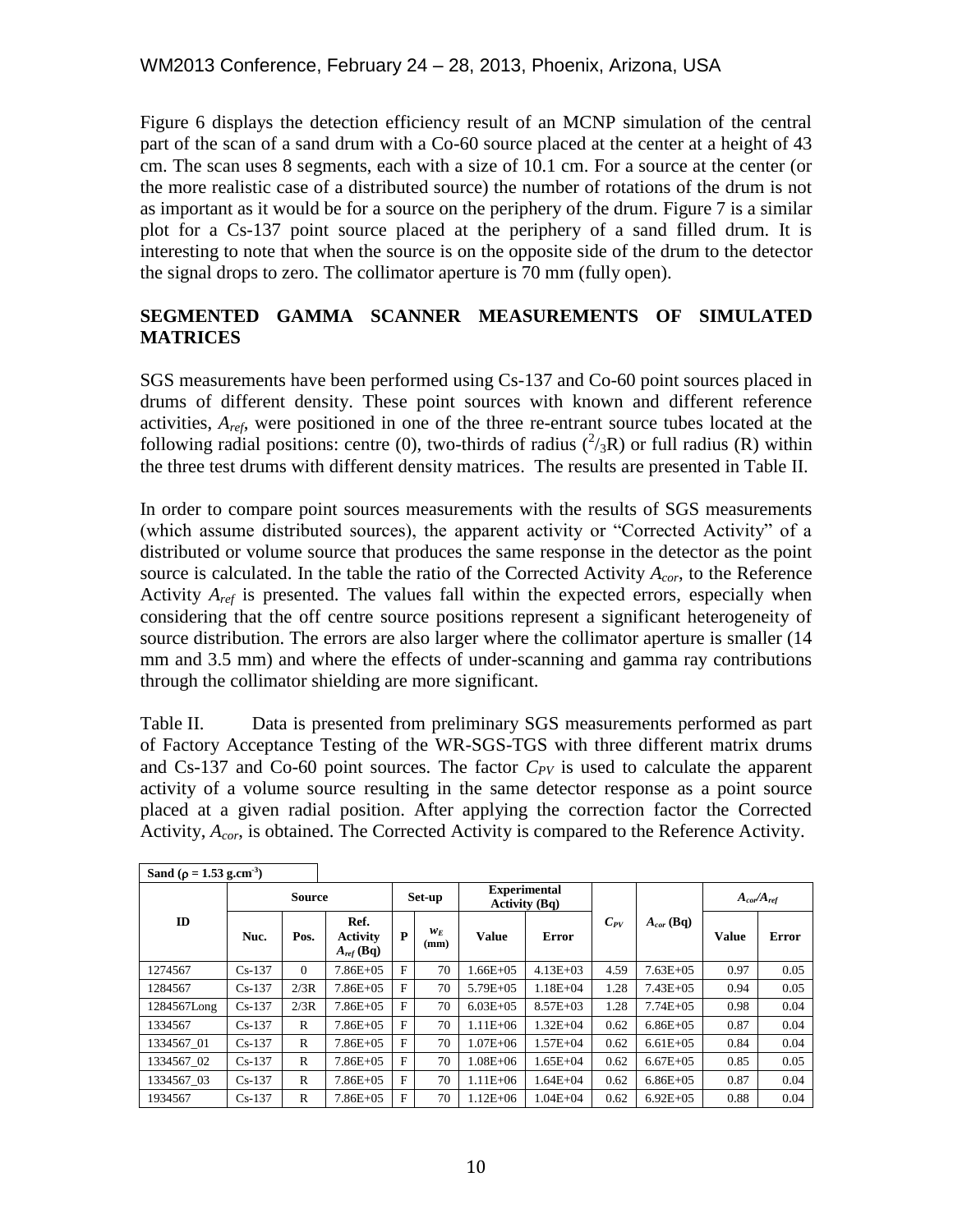| Gel ( $\rho = 1.02$ g.cm <sup>-3</sup> )     |               |                  |                                           |              |               |                                             |                      |          |                |                                 |       |
|----------------------------------------------|---------------|------------------|-------------------------------------------|--------------|---------------|---------------------------------------------|----------------------|----------|----------------|---------------------------------|-------|
|                                              | <b>Source</b> |                  |                                           | Set-up       |               | <b>Experimental</b><br><b>Activity (Bq)</b> |                      |          |                | $A_{\text{cor}}/A_{\text{ref}}$ |       |
| ID                                           | Nuc.          | Pos.             | Ref.<br><b>Activity</b><br>$A_{ref}$ (Bq) | P            | $w_E$<br>(mm) | Value                                       | <b>Error</b>         | $C_{PV}$ | $A_{cor}$ (Bq) | <b>Value</b>                    | Error |
| 1230567                                      | $Co-60$       | $\boldsymbol{0}$ | $3.22E + 04$                              | F            | 70            | $1.58E + 04$                                | $1.18E + 03$         | 1.70     | $2.69E + 04$   | 0.83                            | 0.09  |
| 1230567long                                  | $Co-60$       | $\boldsymbol{0}$ | $3.22E + 04$                              | $\mathbf F$  | 70            | $1.61E + 04$                                | $6.80E + 02$         | 1.70     | $2.74E + 04$   | 0.85                            | 0.06  |
| 9234567                                      | $Co-60$       | $\boldsymbol{0}$ | $3.53E+07$                                | F            | 14            | $1.85E+07$                                  | $1.14E + 05$         | 1.71     | $3.16E + 07$   | 0.90                            | 0.07  |
| 1234527                                      | $Co-60$       | $\overline{0}$   | $3.53E + 07$                              | B            | 14            | $1.96E+07$                                  | $1.76E + 05$         | 1.84     | $3.62E + 07$   | 1.02                            | 0.13  |
| 1234517_01                                   | $Co-60$       | 2/3R             | $3.53E+07$                                | B            | 14            | $3.06E + 07$                                | $1.98E + 05$         | 1.12     | $3.42E + 07$   | 0.97                            | 0.13  |
| 1234517_02                                   | $Co-60$       | 2/3R             | $3.53E + 07$                              | B            | 14            | $3.06E + 07$                                | $1.94E + 05$         | 1.12     | $3.42E + 07$   | 0.97                            | 0.13  |
| 1234517_03                                   | $Co-60$       | 2/3R             | $3.53E+07$                                | B            | 14            | $3.01E + 07$                                | $1.93E + 05$         | 1.12     | $3.37E + 07$   | 0.95                            | 0.13  |
| 1234507                                      | $Co-60$       | R                | $3.53E + 07$                              | B            | 14            | $3.88E + 07$                                | $2.37E + 05$         | 0.80     | $3.12E + 07$   | 0.88                            | 0.13  |
| 1233567_01                                   | $Cs-137$      | $\boldsymbol{0}$ | $7.86E + 05$                              | $\mathbf F$  | 70            | $2.97E + 05$                                | $3.33E + 03$         | 2.55     | $7.56E + 05$   | 0.96                            | 0.04  |
| 1233567_02                                   | $Cs-137$      | $\boldsymbol{0}$ | $7.86E + 05$                              | F            | 70            | $3.01E + 05$                                | $3.25E + 03$         | 2.55     | $7.66E + 05$   | 0.97                            | 0.04  |
| 8234567                                      | $Cs-137$      | 2/3R             | $7.86E + 05$                              | F            | 70            | $6.37E + 05$                                | $8.68E + 03$         | 1.09     | $6.93E + 05$   | 0.88                            | 0.04  |
| 1235567                                      | $Cs-137$      | R                | $7.86E + 05$                              | F            | 70            | $1.07E + 06$                                | $1.11E + 04$         | 0.70     | $7.46E + 05$   | 0.95                            | 0.04  |
| Sawdust ( $\rho = 0.17$ g.cm <sup>-3</sup> ) |               |                  |                                           |              |               |                                             |                      |          |                |                                 |       |
|                                              |               | <b>Source</b>    |                                           |              | Set-up        | <b>Experimental</b>                         |                      |          |                | $A_{\text{cor}}/A_{\text{ref}}$ |       |
| ID                                           |               |                  | Ref.                                      |              |               |                                             | <b>Activity (Bq)</b> | $C_{PV}$ | $A_{cor}$ (Bq) |                                 |       |
|                                              | Nuc.          | Pos.             | <b>Activity</b><br>$A_{ref}$ (Bq)         | P            | $w_E$<br>(mm) | Value                                       | Error                |          |                | <b>Value</b>                    | Error |
| 1238567                                      | $Co-60$       | $\boldsymbol{0}$ | $3.22E + 04$                              | $\mathbf{F}$ | 70            | 3.45E+04                                    | $1.21E + 03$         | 1.03     | $3.57E + 04$   | 1.11                            | 0.05  |
| 1234367_01                                   | $Co-60$       | 2/3R             | $3.22E + 04$                              | F            | 70            | $2.98E + 04$                                | 8.70E+02             | 1.02     | $3.03E + 04$   | 0.94                            | 0.05  |
| 1234367_02                                   | $Co-60$       | 2/3R             | $3.22E + 04$                              | $\mathbf{F}$ | 70            | $2.81E + 04$                                | $8.37E + 02$         | 1.02     | $2.86E + 04$   | 0.89                            | 0.05  |
| 1234367 03                                   | $Co-60$       | 2/3R             | $3.22E + 04$                              | $\mathbf{F}$ | 70            | $2.95E + 04$                                | $8.53E+02$           | 1.02     | $3.00E + 04$   | 0.93                            | 0.05  |
| 1234367_04                                   | $Co-60$       | 2/3R             | $3.22E + 04$                              | $\mathbf F$  | 70            | $2.84E + 04$                                | $8.36E + 02$         | 1.02     | $2.89E + 04$   | 0.90                            | 0.05  |
| 1234867_01                                   | $Co-60$       | 2/3R             | $3.53E+07$                                | B            | 14            | $3.12E + 07$                                | $1.29E + 05$         | 1.06     | $3.32E + 07$   | 0.94                            | 0.03  |
| 1234867_02                                   | $Co-60$       | 2/3R             | $3.53E+07$                                | B            | 14            | $3.09E + 07$                                | $1.27E + 05$         | 1.06     | $3.29E + 07$   | 0.93                            | 0.03  |
| 1237567                                      | $Co-60$       | R                | $3.22E + 04$                              | $\mathbf F$  | 70            | 2.78E+04                                    | $8.15E+02$           | 1.02     | $2.84E + 04$   | 0.88                            | 0.05  |
| 1234167_01                                   | $Co-60$       | R                | $3.22E + 04$                              | $\mathbf{F}$ | 70            | 2.97E+04                                    | $8.72E + 02$         | 1.02     | $3.03E + 04$   | 0.94                            | 0.05  |
| 1234167 02                                   | $Co-60$       | R                | $3.22E + 04$                              | $\mathbf{F}$ | 70            | $2.97E + 04$                                | $8.55E+02$           | 1.02     | $3.03E + 04$   | 0.94                            | 0.05  |
| 1234167_03                                   | $Co-60$       | R                | $3.22E + 04$                              | $\mathbf{F}$ | 70            | $3.03E + 04$                                | $8.58E + 02$         | 1.02     | $3.09E + 04$   | 0.96                            | 0.05  |
| 1234167 04                                   | $Co-60$       | R                | $3.22E + 04$                              | F            | 70            | $3.57E + 04$                                | $1.01E + 03$         | 1.02     | $3.65E + 04$   | 1.13                            | 0.05  |
| 1234167_05                                   | $Co-60$       | R                | $3.22E + 04$                              | F            | 70            | $3.08E + 04$                                | $8.73E+02$           | 1.02     | $3.15E + 04$   | 0.98                            | 0.05  |
| 1234167 06                                   | Co-60         | R                | $3.22E + 04$                              | F            | 70            | $3.00E + 04$                                | $8.64E + 02$         | 1.02     | $3.06E + 04$   | 0.95                            | 0.05  |
| 1234967_01                                   | $Co-60$       | R                | $3.53E+07$                                | B            | 14            | $3.18E + 07$                                | $1.28E + 05$         | 1.04     | 3.31E+07       | 0.94                            | 0.03  |
| 1234967_02                                   | $Co-60$       | R                | $3.53E+07$                                | B            | 14            | 3.20E+07                                    | $1.29E + 05$         | 1.04     | 3.33E+07       | 0.94                            | 0.03  |
| 5234567                                      | $Cs-137$      | $\boldsymbol{0}$ | $7.86E + 05$                              | F            | 70            | $7.29E + 05$                                | $5.52E+03$           | 1.08     | $7.85E + 0.5$  | 1.00                            | 0.03  |
| 5234567                                      | $Cs-137$      | $\boldsymbol{0}$ | $4.01E + 06$                              | F            | 70            | $3.83E + 06$                                | $2.64E + 04$         | 1.08     | $4.12E + 06$   | 1.03                            | 0.03  |
| 1236567                                      | $Cs-137$      | 2/3R             | $7.86E + 05$                              | F            | 70            | 7.97E+05                                    | $4.75E + 03$         | 1.10     | 8.79E+05       | 1.12                            | 0.03  |
| 1234767                                      | $Cs-137$      | 2/3R             | 7.86E+05                                  | B            | 14            | $7.44E + 05$                                | $2.51E + 04$         | 1.06     | $7.87E + 05$   | 1.00                            | 0.05  |
| 1234467_01                                   | $Cs-137$      | 2/3R             | $4.01E + 06$                              | B            | 14            | 3.75E+06                                    | $5.68E + 04$         | 1.06     | $3.97E + 06$   | 0.99                            | 0.03  |
| 1234467_02                                   | $Cs-137$      | 2/3R             | $4.01E + 06$                              | B            | 14            | 3.79E+06                                    | 5.73E+04             | 1.06     | $4.01E + 06$   | 1.00                            | 0.03  |
| 7234567                                      | $Cs-137$      | R                | 7.86E+05                                  | F            | 70            | $8.42E + 05$                                | $5.91E+03$           | 1.04     | 8.76E+05       | 1.11                            | 0.03  |
| 1834567H                                     | $Cs-137$      | R                | 7.86E+05                                  | $\mathbf{F}$ | 14            | $6.73E + 05$                                | $1.55E + 04$         | 1.02     | $6.84E + 05$   | 0.87                            | 0.05  |
| 1234667_01                                   | $Cs-137$      | R                | $4.01E + 06$                              | B            | 14            | $4.05E + 06$                                | 5.99E+04             | 1.02     | $4.14E + 06$   | 1.03                            | 0.03  |
| 1234667_02                                   | $Cs-137$      | R                | $4.01E + 06$                              | B            | 14            | $4.67E + 06$                                | $6.82E + 04$         | 1.02     | $4.78E + 06$   | 1.19                            | 0.03  |
| 6234567                                      | Eu-152        | 2/3R             | $7.67E + 0.5$                             | $\mathbf{F}$ | 70            | $7.13E + 05$                                | $4.47E + 03$         | 1.01     | 7.19E+05       | 0.94                            | 0.04  |
| 6234567                                      | Eu-152        | 2/3R             | $7.67E + 05$                              | F            | 70            | $6.98E + 05$                                | $6.92E + 03$         | 1.01     | $7.04E + 05$   | 0.92                            | 0.04  |
| 6234567                                      | Eu-152        | 2/3R             | $7.67E + 0.5$                             | F            | 70            | $6.89E + 05$                                | $6.82E + 03$         | 1.01     | $6.95E + 0.5$  | 0.91                            | 0.04  |
| 6234567                                      | Eu-152        | 2/3R             | $7.67E + 05$                              | F            | 70            | $7.00E + 05$                                | $4.42E + 03$         | 1.01     | $7.06E + 05$   | 0.92                            | 0.04  |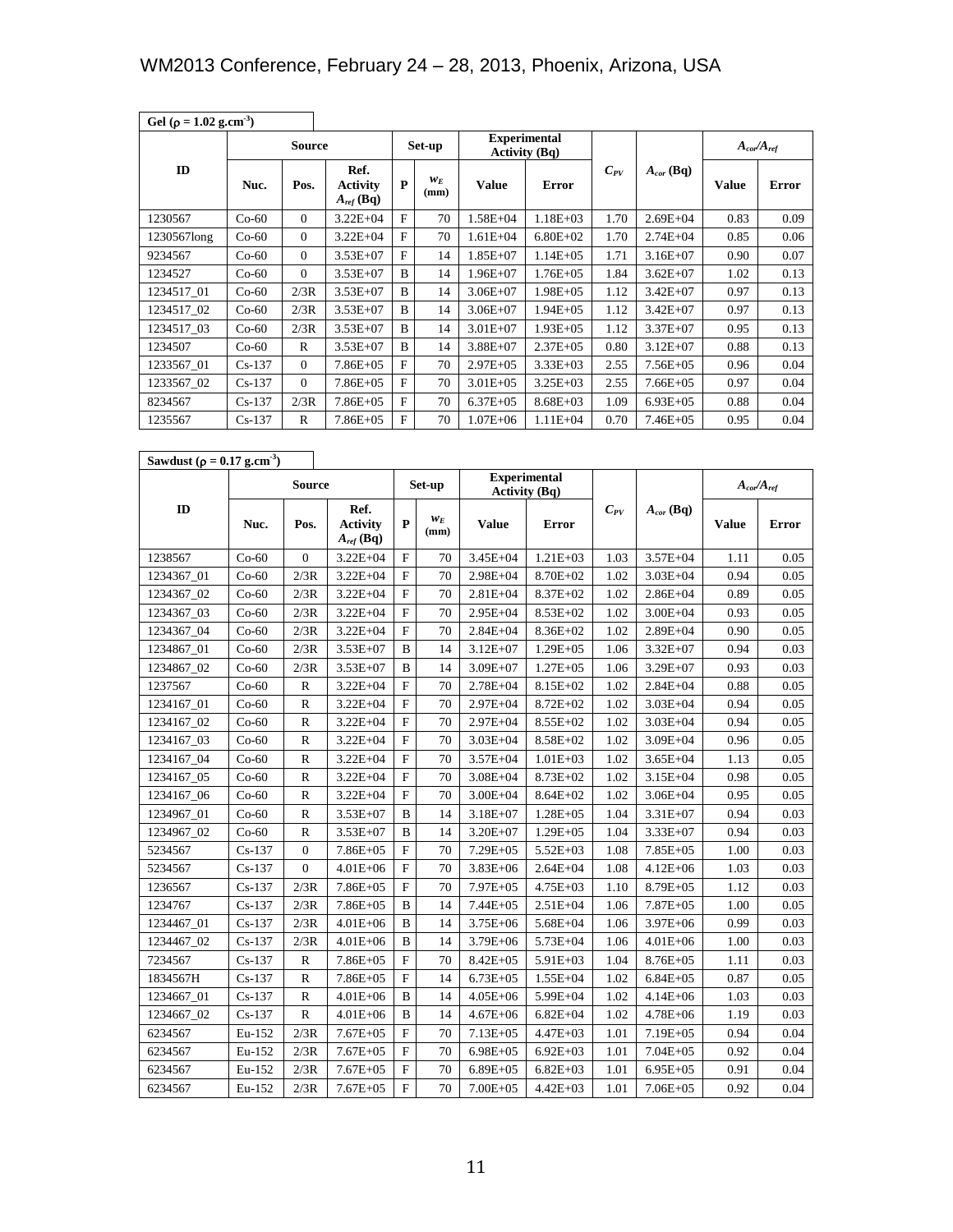# **TOMOGRAPHIC GAMMA SCANNER MEASUREMENTS OF SIMULATED MATRICES**

The results of preliminary TGS measurements using the WR-SGS-TGS are displayed in Figure 8 and tabulated in Table III. Figure 8 displays the results of three TGS measurements, one with Cs-137 point sources in a gel filled drum and two with the same sources deployed in void drums, the latter one containing an iron absorbing block. The TGS images show the location of both the sources and the distribution of absorber (high density regions). The location of two separate sources can be seen in Figure 8 g).



Figure 8. Figure 8 a) emission and b) transmission - measurement output figures for segment 7 of the TGS measurement of two Cs-137 sources placed in a re-entrant tube in a gel drum. Note the relatively high density of the matrix. Figure 8 c) emission and d) transmission - measurement output figures for segment 7 of the TGS measurement of two Cs-137 sources placed in a re-entrant tube in a void drum. Note the lower matrix density. The peripheral cylindrical region is the steel of the drum. Figure 8 e) emission and f) transmission - measurement output figures for segment 7 of the TGS measurement of two Cs-137 sources placed in a re-entrant tube in a void drum into which a steel block has also been introduced. Figure  $8 \text{ g}$  emission and h) transmission - measurement output figures for side views of the whole drum shown in Figure 8 e) and f). Note that in this latter measurement the two sources are at separate heights in the drum and the position of the steel block absorber can be seen clearly in figure 8 h). The TGS results for the three measurements are tabulated in Table III. In the first two tests two Cs-137 point sources were placed together and appear as one single source where the TGS has correctly determined the total activity. In the third test the sources were separated and placed in different segments. Again for this third test the TGS has correctly determined the total activity.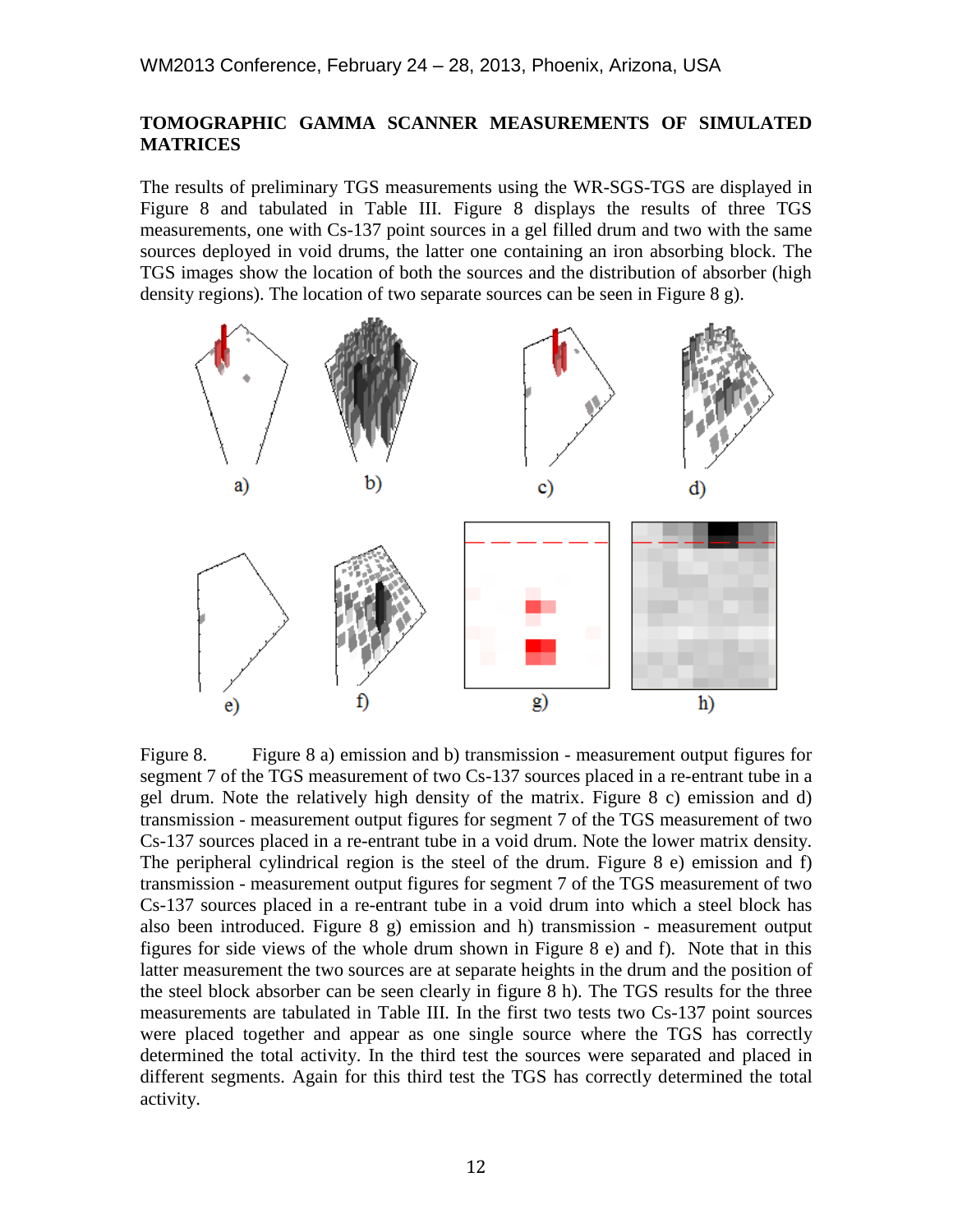# WM2013 Conference, February 24 – 28, 2013, Phoenix, Arizona, USA

Table III. The results of TGS measurements employing two Cs-137 point sources (330 kBq and 790 kBq) placed at different positions inside the re-entrant tubes of test drums containing various matrices.

| ID | <b>Matrix</b>     | <b>Net Mass</b><br>(kg) | <b>Nuclide</b> | Reference<br><b>Activity</b><br>$A_{ref}$ (Bq) | <b>Reported</b><br><b>Activity</b><br>$A_{rep}$ (Bq) | $A_{rep}/A_{ref}$ |  |
|----|-------------------|-------------------------|----------------|------------------------------------------------|------------------------------------------------------|-------------------|--|
|    | Gel               | 213                     | $Cs-137$       | $1.120E + 06$                                  | $1.193E + 06$                                        | 1.065             |  |
| 2  | Void              | 1.6                     | $Cs-137$       | $1.120E + 06$                                  | 1.069E+06                                            | 0.954             |  |
|    | Void + Lead Brick |                         | $Cs-137$       | 1.120E+06                                      | $1.133E + 06$                                        | 1.012             |  |

# **CONCLUSIONS**

An enhanced performance Wide Range SGS-TGS with a number of novel features has been designed, built and tested. The unit has been calibrated and then tested in both SGS and TGS operating modes using a variety of point sources. SGS performance has been confirmed using MCNP Monte Carlo modeling which incorporates all aspects of the detector, collimator, drum and source geometry. The validity of the MCNP modeling has been confirmed by comparing far field measurements of the point sources in various drum positions with MCNP simulations.

SGS measurements have been performed with point sources located in a variety of positions in three drums with different matrix densities. These measurement results have been compared with simulations assuming distributed sources, which produce an equivalent response in the HPGe detector. In this way the performance of the SGS measurements has been validated. Good agreement (within expected errors) has been achieved for the SGS measurements.

As an alternative to varying the collimator aperture of the VAC, varying the distance of the detector from the drum surface can also reduce detector dead time, and this axis is now automated. Higher activity drums can be measured using a larger VAC aperture (for example 14 mm) in the rear detector position avoiding the possibility of under-scanning, which can arise when using the 3.5 mm aperture in the detector forward position. This improved approach has been used in measuring the higher activity Co-60 source in the low-density sawdust matrix.

TGS measurements have also been performed for drums with both void and medium density matrices. Very good quantitative results have been obtained for the measurement of the activity of Cs-137 sources placed in the drums. TGS images have also been obtained showing the correct location of the sources and the correct location of an attenuating block of steel placed in one of the drums.

The automated Wide Range SGS-TGS represents a significant development in the technology for radioactive waste measurement.